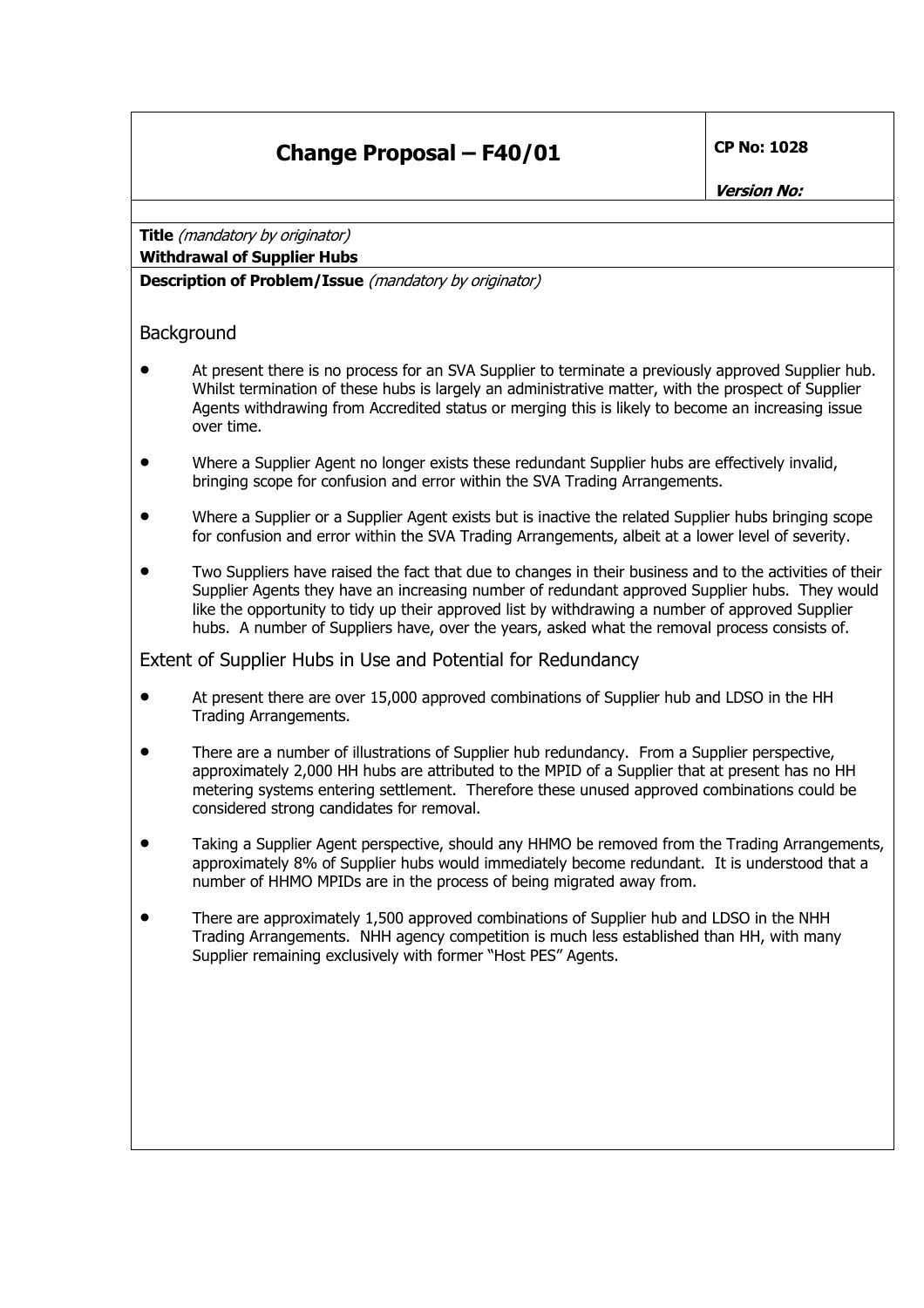## **Change Proposal – F40/01 CP No: 1028**

**Version No:** 

**Proposed Solution(s)** (*mandatory by originator*)

- BSCP 512 should be modified to accommodate a withdrawal process.
- The process should be a very straightforward one:
	- a Supplier would apply via the Entry Process Co-ordinator (EPC) for withdrawal of a previously approved hub (including a declaration that the hub is not in operational use), using a new BSCP 512 form;
	- the EPC would present PAB with a list of existing qualified hubs to be withdrawn for their approval, along with the usual new approvals;
	- the EPC would then distribute withdrawal notices to the industry in the same manner as is currently conducted for new hub approvals;
	- the EPC would remove the withdrawn hubs from its database so that regular recipients of the 'global picture' of approved hubs retain an accurate list to work against (although withdrawn hubs would be stored in a separate area distributed with the master list to retain an accurate history of approvals).
- Any Supplier requesting withdrawal of approval could request a list of currently approved hubs from the EPC, who would provide the Supplier with a spreadsheet which includes a column enabling them to mark a hub for withdrawal. The Supplier would mark the hubs that are to be withdrawn, and this would be provided as an attachment to the withdrawal form within BSCP 512. Such forms would be required to be signed by the same level of signatory required to request new Supplier hub approval.
- Under the circumstances where a Supplier Agent has completely withdrawn from the Trading Arrangements the EPC would, as a matter of course, create for each Supplier a list of hubs that incorporate that Agent that the Supplier would then use in undertaking the withdrawal process.

Once a Supplier hub has been removed in the manner described above, the Supplier would have to complete the relevant elements of Entry Processes again if it ever wished to use that hub in the future.

**Justification for Change** (mandatory by originator)

- Supplier Agents may withdraw from Accredited status, or indeed have it removed. In this case withdrawal of approval for all Supplier hubs incorporating the Supplier Agent losing Accredited status should follow automatically, and at present there is nothing in place to effect this. It should be noted that any Supplier hub must incorporate Accredited Agents.
- This will also help in tightening up the Withdrawal process for Suppliers from the BSC as their redundant hubs can be removed.
- Having a large number of redundant hubs complicates the work undertaken by the users of the lists of approved hubs (ELEXON Technical Assurance, ELEXON Service Delivery and the SVAA), as they are required to search through much more material than is strictly necessary.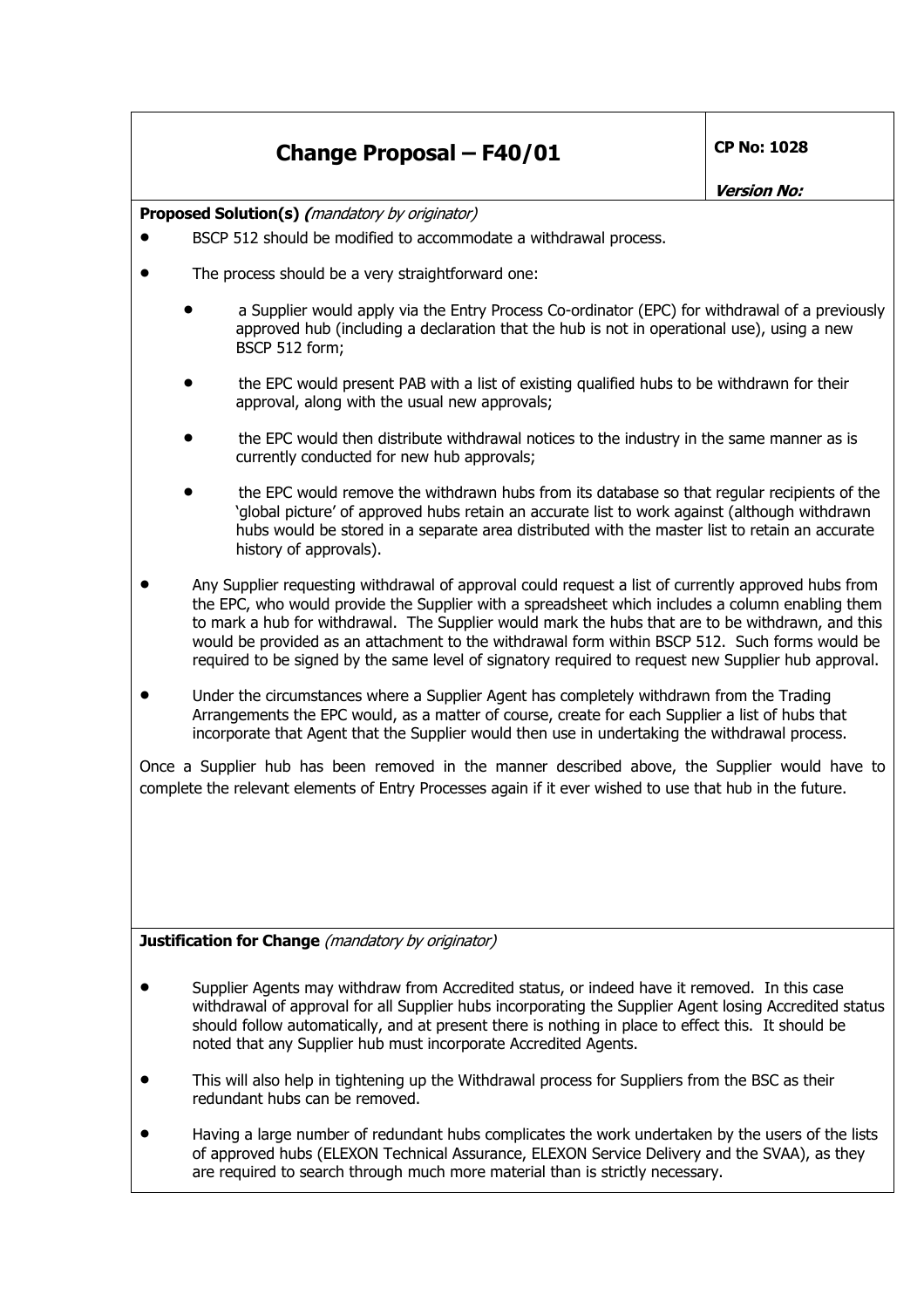|                 | <b>Change Proposal - F40/01</b>                                                                                                                                                                                                                                                                 | <b>CP No: 1028</b> |  |
|-----------------|-------------------------------------------------------------------------------------------------------------------------------------------------------------------------------------------------------------------------------------------------------------------------------------------------|--------------------|--|
|                 |                                                                                                                                                                                                                                                                                                 | <b>Version No:</b> |  |
|                 | It could be argued that the removal of redundant Supplier hubs is largely administrative, and<br>therefore that no action need be taken. However to take this path would be to accept<br>inconsistencies within the Performance Assurance Framework.                                            |                    |  |
|                 | For a Supplier to become fully compliant with Modification P62 all of their Supplier hubs (and thus all<br>of their Supplier Agents) must be P62 compliant. It is anticipated that Suppliers will wish to remove<br>unused hubs to minimise the effort required to obtain their P62 compliance. |                    |  |
|                 | It will be easier for Suppliers to manage their hubs if there is a lower number of combinations that<br>they are required to deal with.                                                                                                                                                         |                    |  |
|                 |                                                                                                                                                                                                                                                                                                 |                    |  |
|                 |                                                                                                                                                                                                                                                                                                 |                    |  |
|                 |                                                                                                                                                                                                                                                                                                 |                    |  |
|                 |                                                                                                                                                                                                                                                                                                 |                    |  |
|                 |                                                                                                                                                                                                                                                                                                 |                    |  |
|                 | Configurable Items Potentially Affected by Proposed Solution(s) (optional by Originator)                                                                                                                                                                                                        |                    |  |
| <b>BSCP 512</b> |                                                                                                                                                                                                                                                                                                 |                    |  |
|                 |                                                                                                                                                                                                                                                                                                 |                    |  |
|                 |                                                                                                                                                                                                                                                                                                 |                    |  |
|                 | <b>Impact on Core Industry Documents</b> (optional by originator)                                                                                                                                                                                                                               |                    |  |
|                 |                                                                                                                                                                                                                                                                                                 |                    |  |
|                 | Related Changes and/or Projects (mandatory by BSSCo                                                                                                                                                                                                                                             |                    |  |